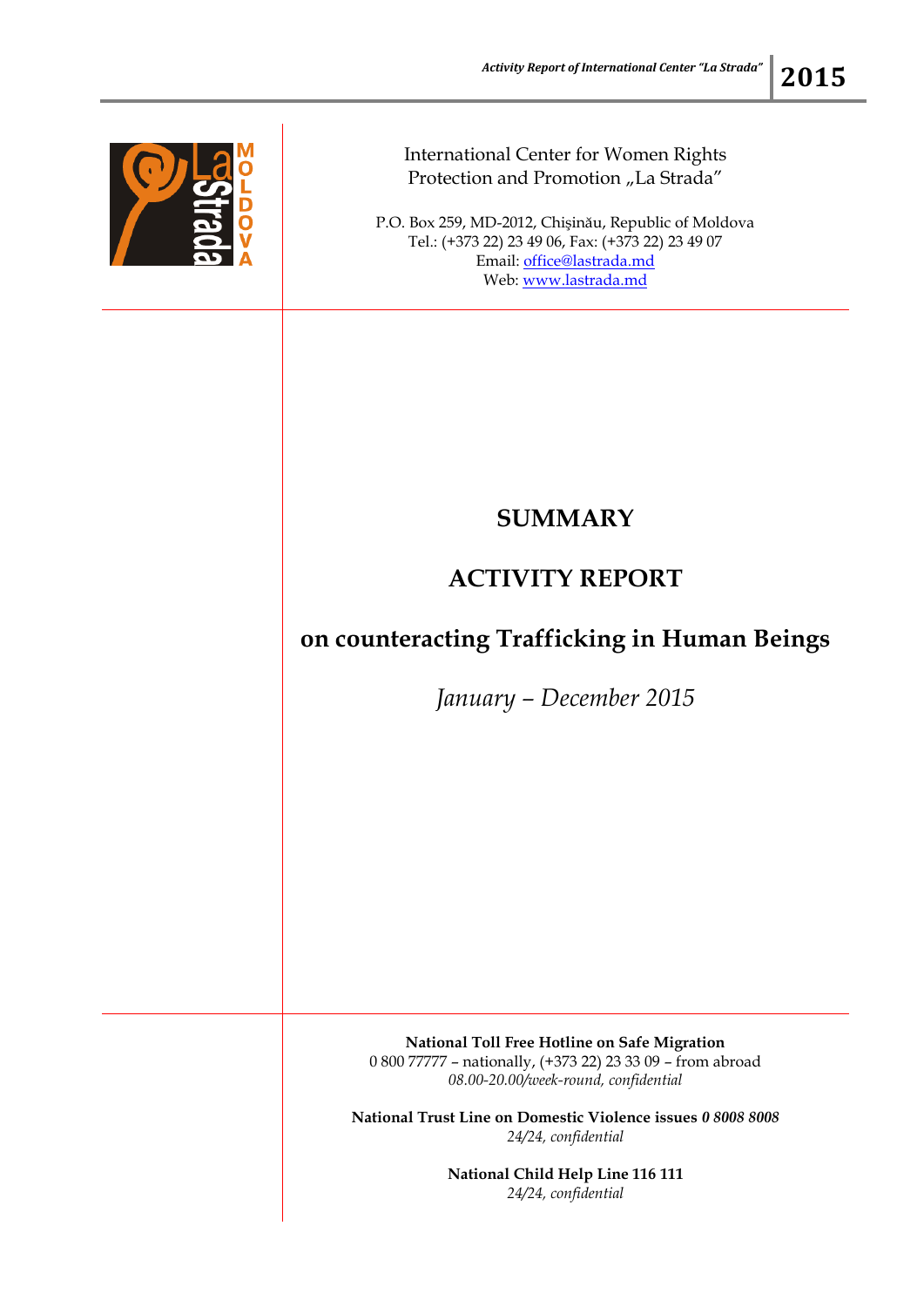| <b>ACTIVITY AREA I</b>       | <b>COUNTER-ACTING TRAFFICKING IN HUMAN BEINGS (THB), ESPECIALY WOMEN AND</b><br><b>CHILDREN</b>                                                                                                                                                                                                                                                                                                                                                                                                                                                                                                                                                                                                                                                                                                                                                                                                                                                                                                                                                                                                                                                                 |
|------------------------------|-----------------------------------------------------------------------------------------------------------------------------------------------------------------------------------------------------------------------------------------------------------------------------------------------------------------------------------------------------------------------------------------------------------------------------------------------------------------------------------------------------------------------------------------------------------------------------------------------------------------------------------------------------------------------------------------------------------------------------------------------------------------------------------------------------------------------------------------------------------------------------------------------------------------------------------------------------------------------------------------------------------------------------------------------------------------------------------------------------------------------------------------------------------------|
| <b>Strategic objective 1</b> | To support the Government of RM in streamlining national anti-trafficking (AT)<br>policies and promoting good practices                                                                                                                                                                                                                                                                                                                                                                                                                                                                                                                                                                                                                                                                                                                                                                                                                                                                                                                                                                                                                                         |
| <b>Activity stream 1.1.</b>  | Provide expert support to the National Anti-Trafficking Committee (NC) in<br>developing AT policy management system                                                                                                                                                                                                                                                                                                                                                                                                                                                                                                                                                                                                                                                                                                                                                                                                                                                                                                                                                                                                                                             |
| Activity 1.1.1.              | <b>Expert Support in finalization of Monitoring &amp; Evaluation Guideline</b><br>In October, the Permanent Secretariat (PS) invited La Strada as co-<br>trainer/speaker, along with an international trainer from UK, at the Training for<br>the AT focal points of relevant national bodies on results-based planning and<br>reporting of AT policy. During the training, the international trainer presented<br>new internationally-recognized good practices in elaboration of outcome<br>indicators for an AT policy (2 countries of Balkans region and ASEAN region).<br>Following to the training and debriefing with experts the PS decided to rebuild the<br>structure of next NAP (2017-2019) and to change AT policy's management<br>system, using outcome standard indicators. The PS asked follow-up expert<br>support from the trainers in implementing this new approach in Moldova planned<br>already in 2016.                                                                                                                                                                                                                                  |
| <b>Additional activity</b>   | "La Strada" played active role in the conceptualization of the regional conference<br>"Ten years of the Council of Europe Convention on Action against Trafficking in<br>Human Beings: Results and Perspectives in Eastern Europe (Belarus, Moldova and<br>Ukraine)", organized by the IOM in Chisinau at the end of September 2015. As IOM<br>partner in the event, La Strada both proposed and detailed conference tasks and<br>further moderated and made key presentations in the session dedicated to the<br>national AT coordination mechanisms. The presentation was focused on the<br>conceptual aspects of coordination, main coordination's tools, logical connection<br>of coordination with democratization of social processes and development of<br>information technologies. Further, La Strada representative had a presentation at<br>the session dedicated to the Changing Role of NGOs in the counter-trafficking area<br>with particular accent on the Moldovan Anti-trafficking NGOs experience. The<br>Conference was attended by high-level regional AT community including from<br>GRETA and US Expert group of trafficking in persons. |
| <b>Additional activity</b>   | Participation in the meetings of the National Coordinating Task Force under the PS<br>On February 26 "La Strada" representative took part in the meeting of the Task<br>Force under the PS, composed of representatives of GOs, NGOs and IGOs active in<br>AT field. The meeting was dedicated to discussing on the draft national Report on<br>the NAP implementation in 2014.<br>On July 2 "La Strada" representative took part in the second meeting of the Task<br>Force, organized by the PS dedicated to selected issues of the NAP implementation<br>in the first half year 2015, way to mark the EU AT Day (October 18) and plans for<br>the send half of the year. "La Strada" was included as partner of different state<br>institutions for the implementation of 11 items of the NAP 2014-2016 (for<br>activities planned for 2015). All planned activities were fulfilled.                                                                                                                                                                                                                                                                         |
| <b>Additional activity</b>   | Support to the PS in conducting of the research to assess the work of Territorial<br><b>Commissions to Combat THB</b><br>In the middle of July "La Strada" expert provided expert assistance for conducting<br>a research organized by the PS and supported by the OSCE Mission to Moldova.<br>The research aimed at assessing the work of Territorial Commissions over the last<br>3 years (2012-2014) and developing recommendations for improvement of their<br>activity. "La Strada" expert prepared comments and suggestions to the research<br>tools drafted by PS.                                                                                                                                                                                                                                                                                                                                                                                                                                                                                                                                                                                       |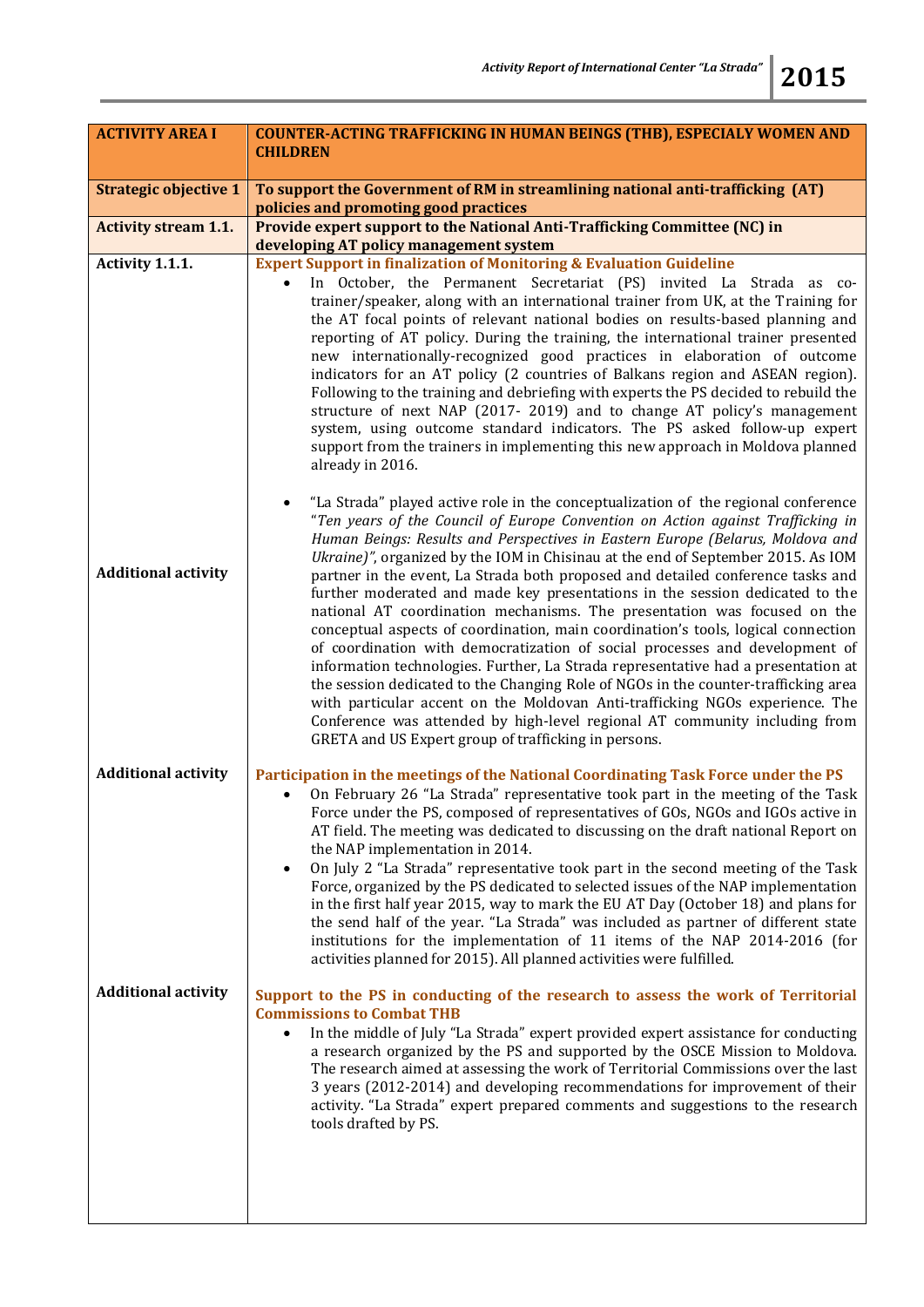| <b>Activity stream I.2.</b> | Expert support for the integration of issues associated to THB into the AT policy<br>and other policies                                                                                                                                                                                                                                                                                                                                                                                                                                                                                                                                                                                                                                                                                                                                                                                                                                                          |  |
|-----------------------------|------------------------------------------------------------------------------------------------------------------------------------------------------------------------------------------------------------------------------------------------------------------------------------------------------------------------------------------------------------------------------------------------------------------------------------------------------------------------------------------------------------------------------------------------------------------------------------------------------------------------------------------------------------------------------------------------------------------------------------------------------------------------------------------------------------------------------------------------------------------------------------------------------------------------------------------------------------------|--|
| Activity I.2.1.             | Support to the MLSPF in elaboration of Regulation for services targeting victims of<br>THB                                                                                                                                                                                                                                                                                                                                                                                                                                                                                                                                                                                                                                                                                                                                                                                                                                                                       |  |
|                             | In April "La Strada" prepared detailed comments and suggestions for the draft<br>$\bullet$<br>Regulation on organization and function of the Assistance and Protection Service<br>for Victims of THB and the Draft of Minimal Quality Standards for mentioned<br>Service elaborated by the MLSPF.<br>In June "La Strada" representative took part in the workshop, organized jointly by<br>$\bullet$<br>the PS, aiming at discussing and analysis the draft Regulation and draft Quality<br>Standards. The Drafts have been afterwards published by the MLSPF on its<br>website for public opinion and later submitted to the Government for official<br>The Regulation and SOPs has been approved by the Government<br>approval.<br>decision<br>898<br>dtd.<br>30.12.2015.<br>documents<br>available<br>The<br>are<br>on<br>www.antitrafic.gov.md                                                                                                               |  |
| <b>Additional activity</b>  | Support to the MJ in elaboration of Law on Rehabilitation of Crimes Victims<br>At the end of March "La Strada" prepared detailed comments and suggestions<br>for the draft Law on Rehabilitation of Victims of Crime and participated in 2<br>meeting of the working group created by the MJ to harmonize different points<br>of view of this issue.                                                                                                                                                                                                                                                                                                                                                                                                                                                                                                                                                                                                             |  |
| <b>Additional activity</b>  | Hosting a delegation from Lithuanian for exchange of experience<br>In the middle of May the delegation from Lithuania (state and non-state actors)<br>visited the office of "La Strada" to become familiar with its experience. The<br>good practices in AT and other areas of "La Strada" activities have been<br>presented.                                                                                                                                                                                                                                                                                                                                                                                                                                                                                                                                                                                                                                    |  |
| <b>Additional activity</b>  | Support to the MLSPF in review of legislation in areas of labor, migration and<br>human trafficking through prism of CEDAW recommendations<br>At the middle of August "La Strada" expert took part in the public debates,<br>organized by the UN WOMEN, on validation of the results of the review of<br>legislation in areas of labor, migration and human trafficking through the<br>eyeglasses of CEDAW recommendations. The UN WOMEN consultant suggested<br>a set of proposals to amend national legislative framework in mentioned areas.<br>"La Strada" shared its experience and elaborated relevant comments and<br>suggestions.                                                                                                                                                                                                                                                                                                                        |  |
| <b>Activity stream I.3.</b> | To promote better transparency of Government efforts against THB                                                                                                                                                                                                                                                                                                                                                                                                                                                                                                                                                                                                                                                                                                                                                                                                                                                                                                 |  |
| Activity I.3.1.             | Contribution to the international monitoring and evaluation mechanisms on<br>prevention and combating THB<br>In January 2015 the PS has prepared the state report for GRETA and distributed it<br>between main AT actors in Moldova for comments. "La Strada" prepared<br>suggestions for improving the state report elaborated in the framework of the<br>second evaluation round of GRETA in Moldova.<br>"La Strada" also elaborated the alternative report for GRETA and submitted it<br>$\bullet$<br>directly to GRETA at the beginning of February 2015. The document provides for<br>the national experts opinion on selected questions stipulated in the GRETA<br>questionnaire, touches upon the most problematic fields of actions against THB<br>undertaken in the Republic of Moldova and also provides corresponding<br>recommendations on measures to be taken to follow up GRETA's conclusions in<br>the framework of the second evaluation round. |  |
| <b>Additional activity</b>  | Assistance in a study/research undertaken by the OSCE on anti-trafficking<br>commitments                                                                                                                                                                                                                                                                                                                                                                                                                                                                                                                                                                                                                                                                                                                                                                                                                                                                         |  |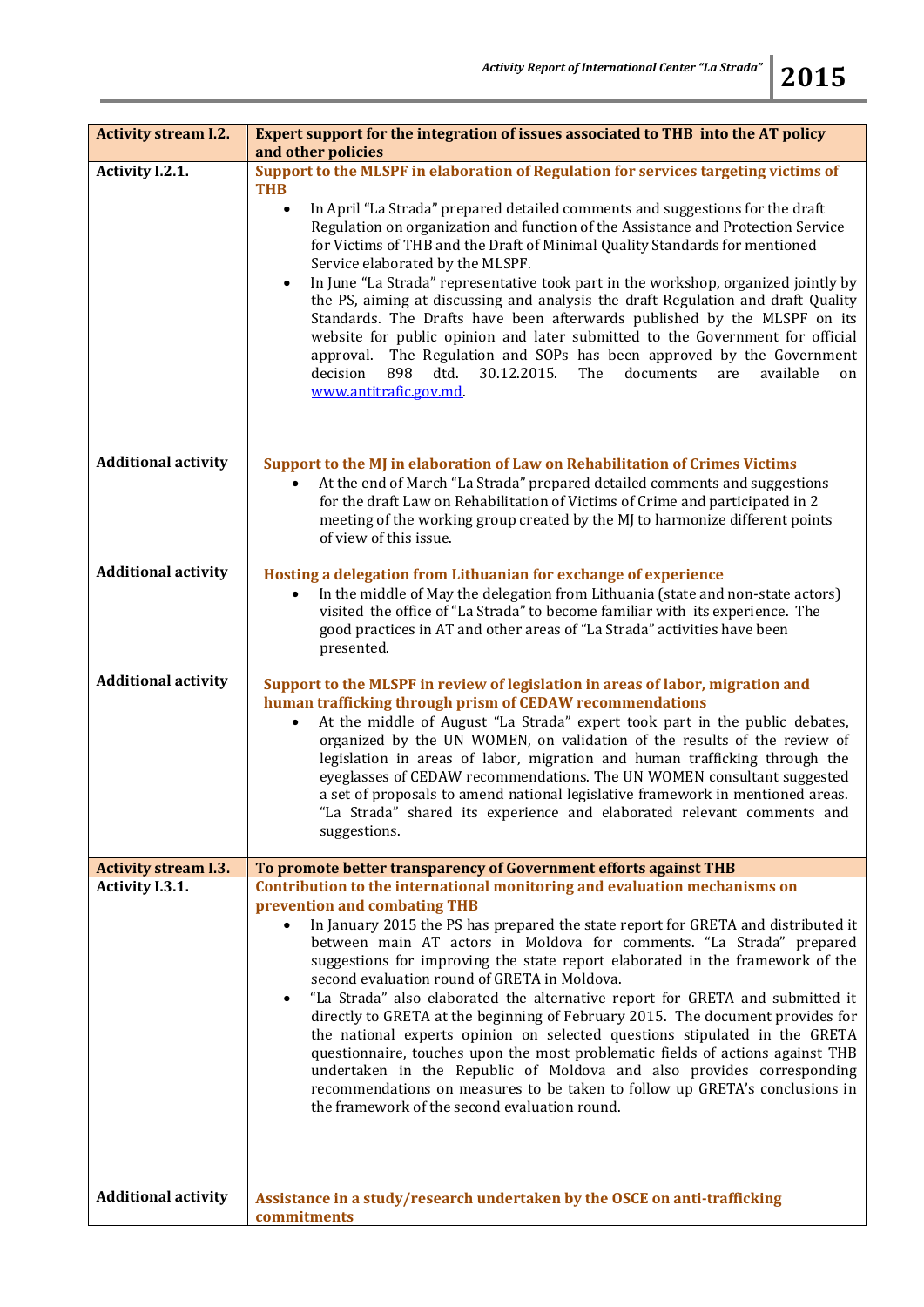|                             | In August, by the request of the OSCE Special Representative and Co-ordinator for<br>Combating Trafficking in Human Beings, "La Strada" expert offered the assistance<br>in completing the OSCE-wide survey on progress achieved by the states -members<br>of the OSCE in responding to all forms of THB and implementing the OSCE AT<br>commitments. The PS was responsible for filling in the questionnaire (about 100<br>questions), elaborated by OSCE, Vienna to reflect on the RM Government degree of<br>implementation of the AT commitments to OSCE plans (the OSCE Action Plan and<br>Addendum). "La Strada" expert elaborated the alternative report with answers to<br>the selected questions (about 30 questions) with a view to identifying areas in<br>which more attention may be required. The alternative report was submitted to<br>the PS and directly to the OSCE.                                                                                                                                                                                                                                                                                                                                                                                                                                                                                                                                                                                                                                                                                                                                                                                                                                                                                                                                                                                                                                                                                                                                                                                                                                                                                                                                                                                                                                                                                                                                                                                                                                                                                                                                                                                                                     |
|-----------------------------|-------------------------------------------------------------------------------------------------------------------------------------------------------------------------------------------------------------------------------------------------------------------------------------------------------------------------------------------------------------------------------------------------------------------------------------------------------------------------------------------------------------------------------------------------------------------------------------------------------------------------------------------------------------------------------------------------------------------------------------------------------------------------------------------------------------------------------------------------------------------------------------------------------------------------------------------------------------------------------------------------------------------------------------------------------------------------------------------------------------------------------------------------------------------------------------------------------------------------------------------------------------------------------------------------------------------------------------------------------------------------------------------------------------------------------------------------------------------------------------------------------------------------------------------------------------------------------------------------------------------------------------------------------------------------------------------------------------------------------------------------------------------------------------------------------------------------------------------------------------------------------------------------------------------------------------------------------------------------------------------------------------------------------------------------------------------------------------------------------------------------------------------------------------------------------------------------------------------------------------------------------------------------------------------------------------------------------------------------------------------------------------------------------------------------------------------------------------------------------------------------------------------------------------------------------------------------------------------------------------------------------------------------------------------------------------------------------------|
| <b>Activity stream I.4.</b> | To promote good AT strategies and approaches within Moldova and in the region                                                                                                                                                                                                                                                                                                                                                                                                                                                                                                                                                                                                                                                                                                                                                                                                                                                                                                                                                                                                                                                                                                                                                                                                                                                                                                                                                                                                                                                                                                                                                                                                                                                                                                                                                                                                                                                                                                                                                                                                                                                                                                                                                                                                                                                                                                                                                                                                                                                                                                                                                                                                                               |
| Activity I.4.1.             | <b>Consultancy for the creation of the NRM in the Republic of Belarus</b><br>"La Strada" representative elaborated the concept of Guidelines for NRM creation<br>in Belarus and presented it to the NRM Task Force in the framework of the 1-st<br>workshop in Minsk. The first draft Guidelines was disseminated among<br>participants of the NRM Task Force for comments. In June the improved draft<br>Guidelines was presented and validated in the framework of the 2-nd workshop,<br>organized by IOM Minsk. The participants of the workshop have proposed to<br>supplement the text with analysis of existing legislation and recommendations for<br>official establishment of NRM in Belarus. In September the draft Guidelines was<br>officially disseminated between main state AT stakeholders in Belarus. It is<br>expected that the draft Guidelines will be officially published in 2016.<br><b>Advancing Moldovan good practices in the region</b><br>In April "La Strada" representative participated in a regional workshop in Athens<br>organized by NGO "KEPAD", Greece-based. During this event "La Strada"<br>representative presented the new publication - "Guidelines on Rehabilitation and<br>(Re)integration of Trafficked Persons"- Manual for the Western Balkan Region<br>developed by "La Strada" within the 5 <sup>th</sup> ARIADNE project in 2014 based on good<br>practices, novation and lessons learnt. At the end of July the "Guidelines on<br>Rehabilitation and (Re)integration of Trafficked Persons"- Manual for the Western<br>Balkan Region was published and distributed to members of the ARIADNE<br>Network (NGOs from Albania, Bosnia and Herzegovina, Bulgaria, Croatia, Former<br>Yugoslav Republic of Macedonia, Greece, Moldova, Montenegro, Serbia, Turkey<br>and Ukraine). The publication is available on www.lastrada.md.<br>Expert support for the development of the first AT NAP in Turkmenistan<br>La Strada continued to provide expert support to the Government of<br>Turkmenistan, within a Project lead by the IOM Mission in Turkmenistan, for the<br>development of the first AT NAP (2016-2018). In June, "La Strada" expert<br>conducted the 3-rd training for the officials - members of specially created<br>working group and moderated the 3-rd training follow-up meeting of the<br>mentioned working group. In November, "La Strada" expert moderated the final<br>meeting of working group leading to the finalization of the draft NAP. In December<br>the draft NAP was successfully presented to the Turkmenistan AT community<br>within a specially organized event and later submitted to the Government for<br>approval. |
| <b>Strategic objective</b>  | To contribute to reducing vulnerability of women and young persons to exploitation                                                                                                                                                                                                                                                                                                                                                                                                                                                                                                                                                                                                                                                                                                                                                                                                                                                                                                                                                                                                                                                                                                                                                                                                                                                                                                                                                                                                                                                                                                                                                                                                                                                                                                                                                                                                                                                                                                                                                                                                                                                                                                                                                                                                                                                                                                                                                                                                                                                                                                                                                                                                                          |
| 2.                          | and trafficking                                                                                                                                                                                                                                                                                                                                                                                                                                                                                                                                                                                                                                                                                                                                                                                                                                                                                                                                                                                                                                                                                                                                                                                                                                                                                                                                                                                                                                                                                                                                                                                                                                                                                                                                                                                                                                                                                                                                                                                                                                                                                                                                                                                                                                                                                                                                                                                                                                                                                                                                                                                                                                                                                             |
| <b>Activity stream 2.1.</b> | To ensure availability of information and counseling on safe migration and dangers<br>of trafficking and exploitation                                                                                                                                                                                                                                                                                                                                                                                                                                                                                                                                                                                                                                                                                                                                                                                                                                                                                                                                                                                                                                                                                                                                                                                                                                                                                                                                                                                                                                                                                                                                                                                                                                                                                                                                                                                                                                                                                                                                                                                                                                                                                                                                                                                                                                                                                                                                                                                                                                                                                                                                                                                       |
| Activity 2.1.1.             | To provide individual case-based counseling via National Tool Free Hotline 0 800                                                                                                                                                                                                                                                                                                                                                                                                                                                                                                                                                                                                                                                                                                                                                                                                                                                                                                                                                                                                                                                                                                                                                                                                                                                                                                                                                                                                                                                                                                                                                                                                                                                                                                                                                                                                                                                                                                                                                                                                                                                                                                                                                                                                                                                                                                                                                                                                                                                                                                                                                                                                                            |
|                             | 77777<br>Out of 14603 total calls counseled, 13440 calls are on safe migration tips and 208<br>$\bullet$<br>- SOS calls with various type of assistance granted on related to                                                                                                                                                                                                                                                                                                                                                                                                                                                                                                                                                                                                                                                                                                                                                                                                                                                                                                                                                                                                                                                                                                                                                                                                                                                                                                                                                                                                                                                                                                                                                                                                                                                                                                                                                                                                                                                                                                                                                                                                                                                                                                                                                                                                                                                                                                                                                                                                                                                                                                                               |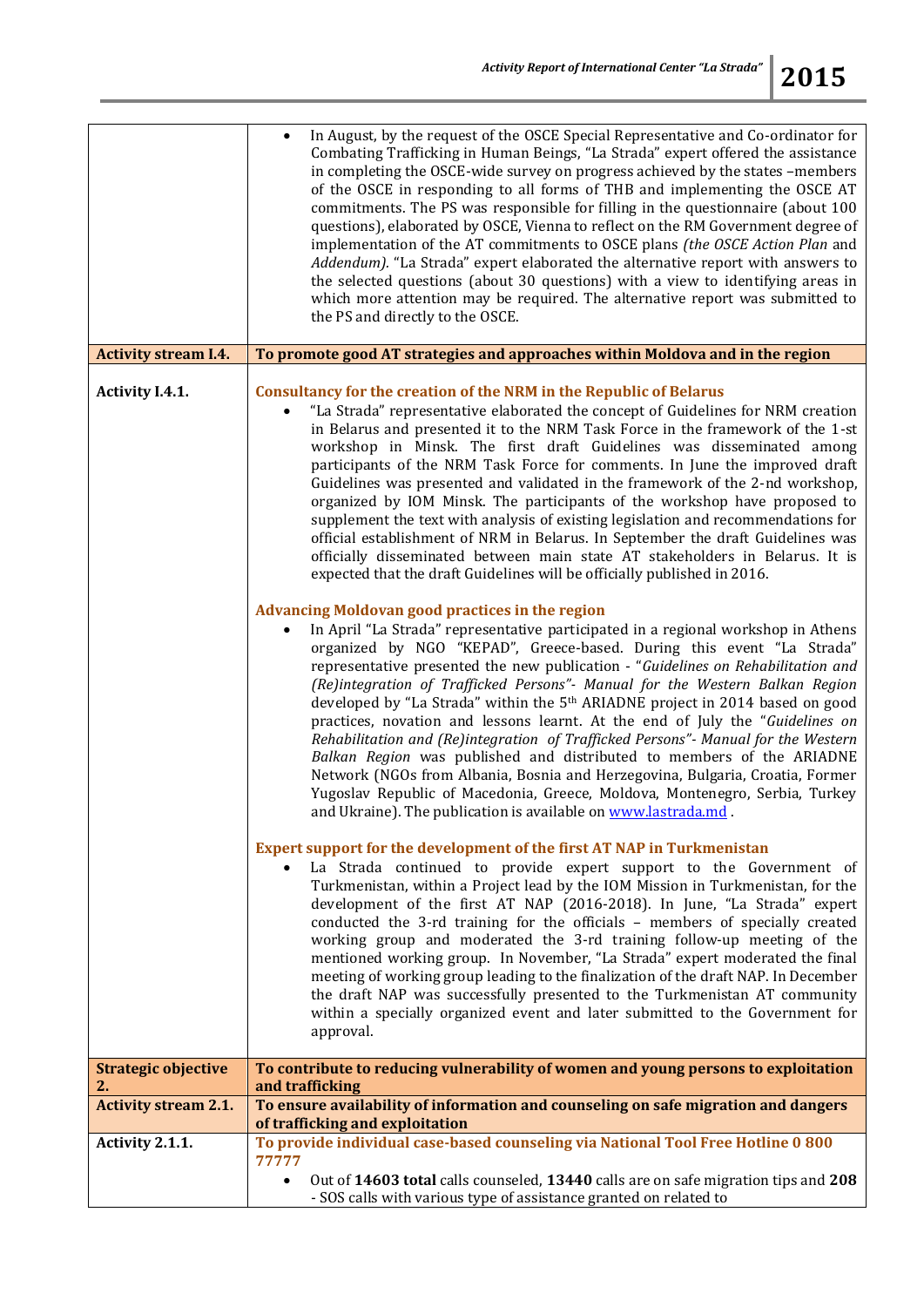|                 | trafficking/exploitation cases;                                                                                                                                                                                                                                                                                                                                                                                                                                                                                                                                                                                                                                                                                                                                                                                                                                                                                                                                                                                                                                                                                                                                                                                                                                                                                                                                                                                                              |
|-----------------|----------------------------------------------------------------------------------------------------------------------------------------------------------------------------------------------------------------------------------------------------------------------------------------------------------------------------------------------------------------------------------------------------------------------------------------------------------------------------------------------------------------------------------------------------------------------------------------------------------------------------------------------------------------------------------------------------------------------------------------------------------------------------------------------------------------------------------------------------------------------------------------------------------------------------------------------------------------------------------------------------------------------------------------------------------------------------------------------------------------------------------------------------------------------------------------------------------------------------------------------------------------------------------------------------------------------------------------------------------------------------------------------------------------------------------------------|
|                 | Out of above mentioned 208 SOS calls, 83 calls regarded adults' cases (reflecting<br>cases of 33 presumed THB cases, 35 cases reflect vulnerable migrants (smuggling,<br>domestic violence, sexual abuse abroad) and 15 cases of missing persons. As for<br>minors, La Strada provided assistance in 29 cases including: 4 cases of CSCE, 6<br>cases of child neglect and at high risk of trafficking, 13 cases of various forms of<br>sexual abuse and 6 cases of missing- presumed victims of CSCE or sexual abuse.                                                                                                                                                                                                                                                                                                                                                                                                                                                                                                                                                                                                                                                                                                                                                                                                                                                                                                                        |
|                 | To facilitate access to work migrants to official information on legal work                                                                                                                                                                                                                                                                                                                                                                                                                                                                                                                                                                                                                                                                                                                                                                                                                                                                                                                                                                                                                                                                                                                                                                                                                                                                                                                                                                  |
|                 | opportunities abroad, specifically to Israel<br>"La Strada" conducted a series of activities envisaged in the framework of the<br>Project "Implementation of the Agreement between the Government of the State of<br>Israel and the Government of the RM regarding the Temporary Employment of<br>Workers from the RM in Specific Sectors in the State of Israel" as a party to the<br>Contract with the Center for International Migration and Integration (CIMI) from<br>Israel. Moldovan Government (being represented by the National Employment<br>Agency/NEA) serves as a main Project partner based on Bilateral Labor<br>Agreement between Moldova and Israel. Thus, "La Strada" offered phone<br>counseling on the legal job opportunity in Israel to more than 11000 potential<br>migrants, and offered logistical support to CIMI in organizing the professional<br>examinations for the candidates, visa issuance, pre departure orientation sessions<br>and assisting the workers up to their departure to Israel.<br>During 2014, a total number of 1123 workers from Moldova have been selected<br>and facilitated access to employment in Israel in fair and protected conditions, as a<br>result of the bilateral interstate agreement implementation, all with info support<br>on behalf of "La Strada".                                                                                                                   |
|                 |                                                                                                                                                                                                                                                                                                                                                                                                                                                                                                                                                                                                                                                                                                                                                                                                                                                                                                                                                                                                                                                                                                                                                                                                                                                                                                                                                                                                                                              |
| Activity 2.1.2. | To organize awareness raising campaign to prevent THB and exploitation cases<br>In 2015 the International Center "La Strada" was involved in the implementation<br>of the Millennium Challenge Compact (MCC) Project on national M2 road<br>rehabilitation and rehabilitation of irrigation systems intended to generate<br>employment and economic growth that could have a tangible and positive effect<br>on the issue of migration, and indirectly on the problem of trafficking and<br>domestic violence by reducing the drivers of human trafficking through<br>addressing poverty reduction and increasing awareness among local populations<br>of the dangers of trafficking.<br>An awareness raising campaign was organized with the MCC Project and included<br>developing and distribution of info materials, delivering seminars for the<br>community population along the M2 national road in 24 communities. A total of<br>458 adults and 671 youngsters have been informed about dangers of THB and<br>means of protection.<br>As a tradition, upon invitation and request of the Ministry of Foreign Affairs and<br>$\bullet$<br>European Integration, "La Strada" experts took part in training on Identification of<br>THB victims for 25 new consular staff.<br>To disseminate information via printed materials and media<br>2500 copies of booklets "Know your rights" (in Romanian and Russian) targeting<br>$\bullet$ |
|                 | potential migrants and victims of trafficking have been distributed during<br>prevention activities;<br>4000 copies of Block-Note "My Travel Journal" promoting Hot Line services for<br>potential migrants has been printed and partially distributed during trafficking<br>awareness and prevention activities;                                                                                                                                                                                                                                                                                                                                                                                                                                                                                                                                                                                                                                                                                                                                                                                                                                                                                                                                                                                                                                                                                                                            |
|                 | disseminate the information by means of info portal for migrants<br><b>To</b>                                                                                                                                                                                                                                                                                                                                                                                                                                                                                                                                                                                                                                                                                                                                                                                                                                                                                                                                                                                                                                                                                                                                                                                                                                                                                                                                                                |
|                 | www.migratiesigura.md                                                                                                                                                                                                                                                                                                                                                                                                                                                                                                                                                                                                                                                                                                                                                                                                                                                                                                                                                                                                                                                                                                                                                                                                                                                                                                                                                                                                                        |
|                 | In 2015 the informational portal on migration issues www.migratiesigura.md has<br>$\bullet$<br>been maintained by the means of informational and legal support online serving<br>the info needs of potential migrants and informing them about their rights and<br>ways to protect themselves from various forms of exploitation as well as                                                                                                                                                                                                                                                                                                                                                                                                                                                                                                                                                                                                                                                                                                                                                                                                                                                                                                                                                                                                                                                                                                  |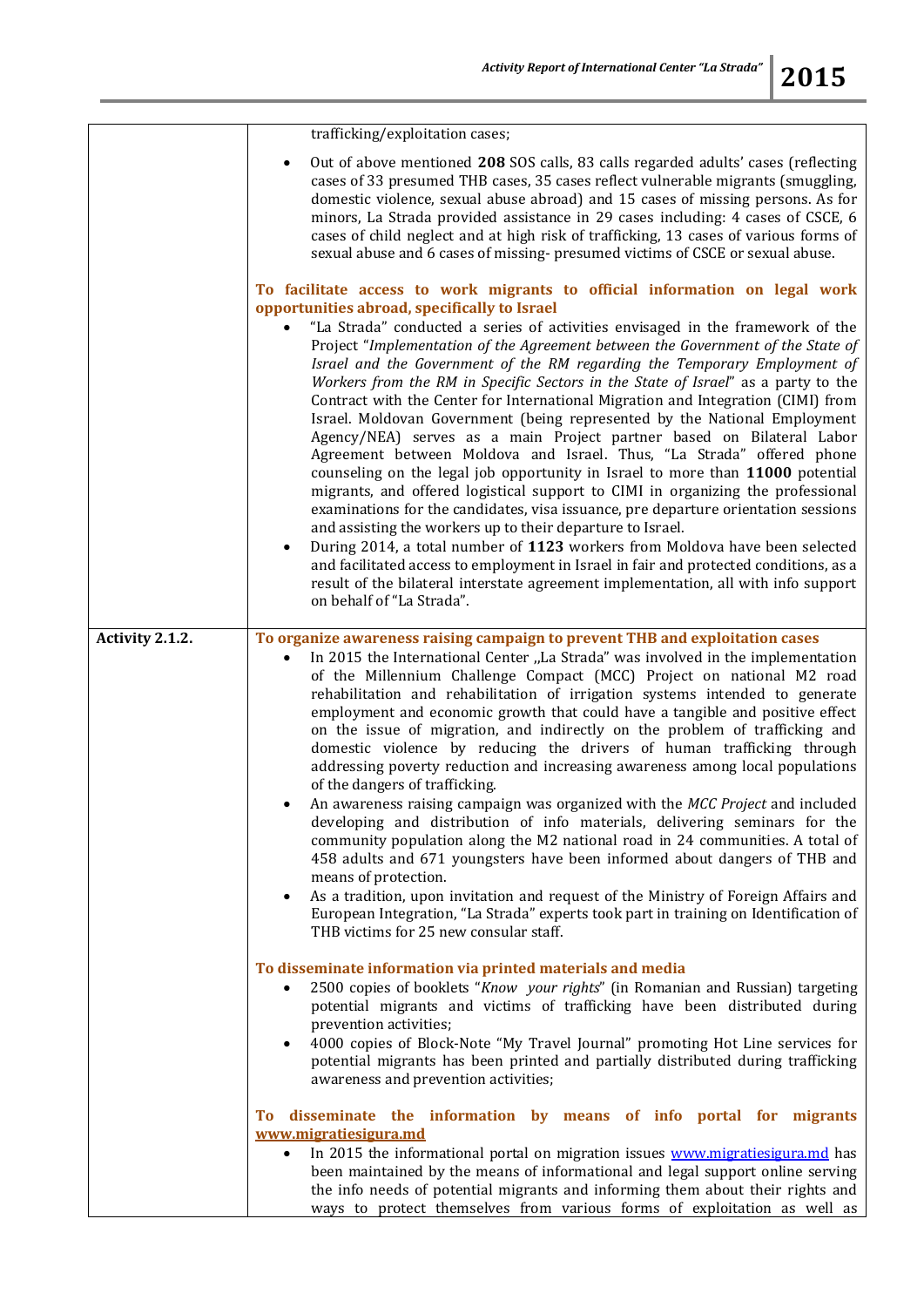| ſ |  |
|---|--|
|   |  |

|                                  | informing/counseling victims of trafficking and stranded migrants. In 2015, the<br>website was accessed 12531 times. The site has been accessed by 8216 unique<br>visitors.                                                                                                                                                                                                                                                                                                                                                                                                                                                                                                                                                                                                                                                                                                                                                                                                                                                                                                                                                                                                                     |  |  |
|----------------------------------|-------------------------------------------------------------------------------------------------------------------------------------------------------------------------------------------------------------------------------------------------------------------------------------------------------------------------------------------------------------------------------------------------------------------------------------------------------------------------------------------------------------------------------------------------------------------------------------------------------------------------------------------------------------------------------------------------------------------------------------------------------------------------------------------------------------------------------------------------------------------------------------------------------------------------------------------------------------------------------------------------------------------------------------------------------------------------------------------------------------------------------------------------------------------------------------------------|--|--|
| Activity 2.1.4.                  | To facilitate access of public and professionals to information<br>Running of the thematic website<br>In 2015, "La Strada" continued running organizational webpage www.lastrada.md,                                                                                                                                                                                                                                                                                                                                                                                                                                                                                                                                                                                                                                                                                                                                                                                                                                                                                                                                                                                                            |  |  |
|                                  | placing the news items and also thematic reports as per each direction of activity.                                                                                                                                                                                                                                                                                                                                                                                                                                                                                                                                                                                                                                                                                                                                                                                                                                                                                                                                                                                                                                                                                                             |  |  |
|                                  | Provision of interviews to TV, radio and press agencies and articles arranged by "La<br>Strada"staff                                                                                                                                                                                                                                                                                                                                                                                                                                                                                                                                                                                                                                                                                                                                                                                                                                                                                                                                                                                                                                                                                            |  |  |
|                                  | 11 thematic interviews were given to media agencies, primarily national;<br>$\bullet$<br>2 newspaper articles have been written for national press primarily in the area of<br>safe migration and THB prevention.                                                                                                                                                                                                                                                                                                                                                                                                                                                                                                                                                                                                                                                                                                                                                                                                                                                                                                                                                                               |  |  |
|                                  | Providing thematic information to young people<br>18 Peer to Peers Educators of "La Strada" have been trained on the<br>implementation of training course "Prevention of human trafficking" for<br>youngsters;<br>A total number of 65 seminars for 1969 pupils have been conducted by specially<br>$\bullet$                                                                                                                                                                                                                                                                                                                                                                                                                                                                                                                                                                                                                                                                                                                                                                                                                                                                                   |  |  |
|                                  | trained Peer to Peer Educators in schools on course "The prevention of Human<br>Trafficking. Also the volunteers were actively involved in the European Anti-<br>Trafficking week; they have organized a series of activities for young people and<br>teachers in the country in this period.                                                                                                                                                                                                                                                                                                                                                                                                                                                                                                                                                                                                                                                                                                                                                                                                                                                                                                   |  |  |
|                                  | <b>Media monitoring</b>                                                                                                                                                                                                                                                                                                                                                                                                                                                                                                                                                                                                                                                                                                                                                                                                                                                                                                                                                                                                                                                                                                                                                                         |  |  |
|                                  | 10 national publications / nnewspapers (Timpul, Ziarul de Gardă, Jurnal de<br>Chișinău, Literatura și Arta, Adevărul, Ziarul National, Evenimentul zilei, Panorama,<br>Moldova Suverană, Glasul.md and Panorama, last three in online version), 11<br>regional/rayon publications (Cuvântul from Rezina/Orhei/Soldanesti, Unghiul și<br>Expresul from Ungheni, Gazeta de Sud from Cimișlia, Observatorul de Nord from<br>Soroca, Ora locală from Ialoveni, Cuvântul liber from Cantemir, Glia drochiană<br>from Drochia, Ecoul nostru from Sangerei, Est-Currier from Criuleni, Cnpoc u<br>Предложение from Bălți), 6 press agencies (Info-Prim Neo, Infotag, Mediafax,<br>Agerpress, IA Regnum and Moldpres) as well as 15 media portals (UNIMEDIA.md,<br>Realitatea.net, Noi.md, Newsmaker.md, Publika.md, Jurnal .md, Moldova.org, News<br>Molodva, Puterea.ro, EVZ.ro, stirileprotv.ro, Today.md, site of Free Europe, trm.md,<br>viza.md) have been monitored as related to coverage of THB and related issues.<br>Totally, 524 articles, interviews, reportajes and news have been monitored by "La<br>Strada" Press Officer in 2015.                                                     |  |  |
| <b>Strategic objective</b><br>3. | To increase accessibility to protection and support for (presumed) victims of<br>trafficking and exploitation                                                                                                                                                                                                                                                                                                                                                                                                                                                                                                                                                                                                                                                                                                                                                                                                                                                                                                                                                                                                                                                                                   |  |  |
| <b>Activity stream 3.1.</b>      | To ensure availability of information about trafficked persons rights and protection<br>mechanism                                                                                                                                                                                                                                                                                                                                                                                                                                                                                                                                                                                                                                                                                                                                                                                                                                                                                                                                                                                                                                                                                               |  |  |
| Activity 3.1.1.                  | Reports and provision of social/legal protection and mediation on presumed cases<br>of trafficking<br>83 new cases have been identified by "La Strada" as THB/presumed<br>THB/exploitation cases; among these - 33 are victims of trafficking, 15 missing<br>persons or presumed victims of trafficking and/or exploitation and 35 (vulnerable<br>migrants) victims of associated crimes smuggling, domestic violence, sexual abuse<br>abroad etc. As for minors, a total number of 29 cases of trafficking in children have<br>been registered by "La Strada" in 2015, including 4 cases of CSCE, 6 cases of<br>neglect and at high risk to trafficking, 13 cases of various forms of sexual abuse<br>and 6 cases of missing- presumed victims of CSCE or sexual abuse;<br>208 calls have been received and counseled regarding social assistance for victims<br>$\bullet$<br>of THB/exploitation as related to above 83 cases, among which 50 calls from<br>victims, 114 from relatives and 44 from professional groups;<br>Among 33 cases of victims of trafficking identified mostly via Hotline by "La<br>Strada" in 2015, 17 were males and 16 females, trafficked mostly to Russia (13), |  |  |